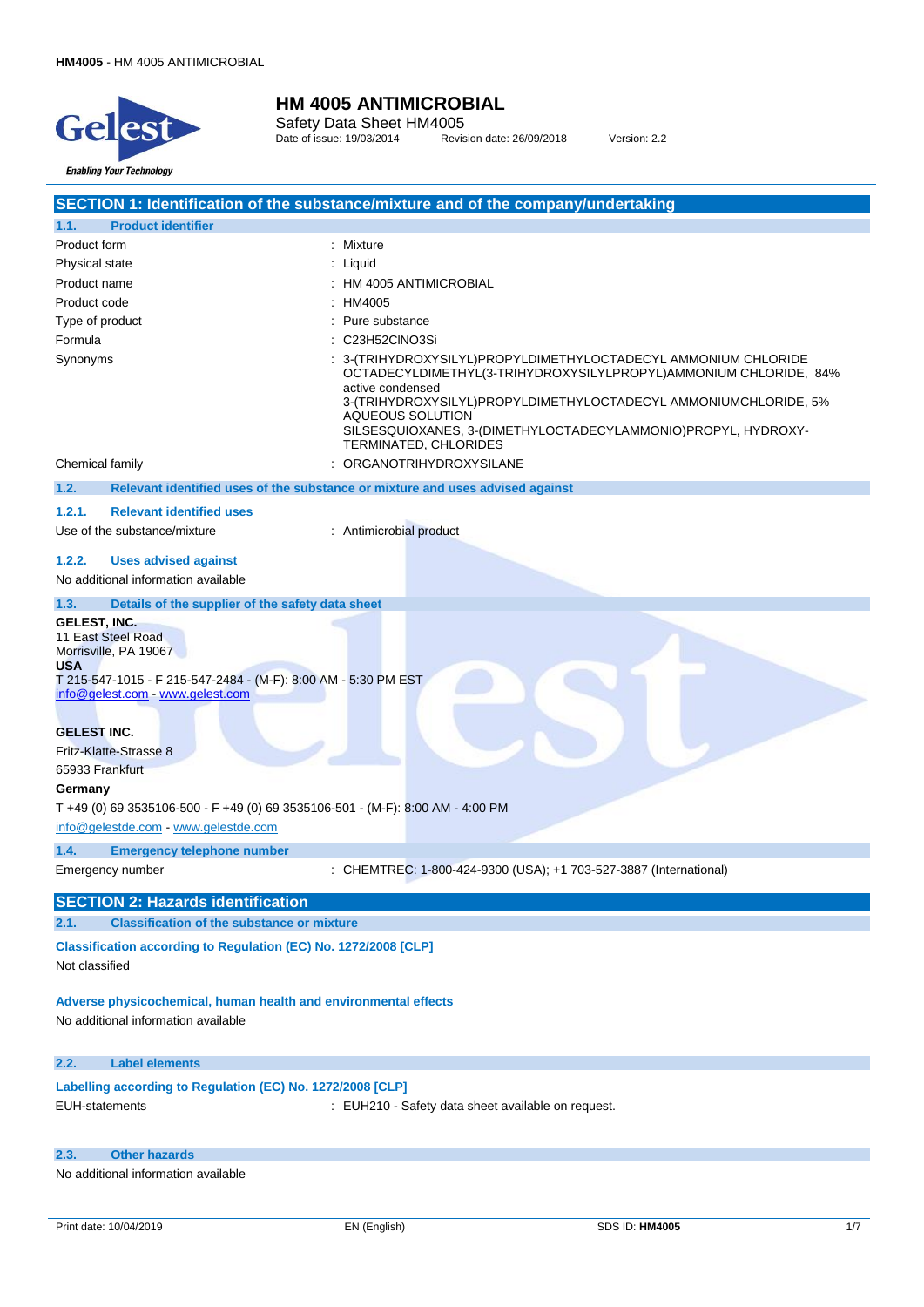Safety Data Sheet

### **SECTION 3: Composition/information on ingredients**

### **3.1. Substances**

Not applicable

#### **3.2. Mixtures**

| <b>Name</b>                                                  | <b>Product identifier</b>                 | $\frac{9}{6}$ | <b>Classification according to</b><br><b>Requiation (EC) No.</b><br>1272/2008 [CLP] |
|--------------------------------------------------------------|-------------------------------------------|---------------|-------------------------------------------------------------------------------------|
| Water                                                        | (CAS-No.) 7732-18-5<br>(EC-No.) 231-791-2 | 95            | Not classified                                                                      |
| 3-(Trihydroxysilyl)propyldimethyloctadecyl ammonium chloride | (CAS-No.) 199111-50-7                     | t             | Not classified                                                                      |

| <b>SECTION 4: First aid measures</b>                                |                                                                                                                                                                                                                                  |
|---------------------------------------------------------------------|----------------------------------------------------------------------------------------------------------------------------------------------------------------------------------------------------------------------------------|
| <b>Description of first aid measures</b><br>4.1.                    |                                                                                                                                                                                                                                  |
| First-aid measures general                                          | Remove contaminated clothing and shoes. In case of accident or if you feel unwell, seek<br>medical advice immediately (show the label where possible). If possible show this sheet; if not<br>available show packaging or label. |
| First-aid measures after inhalation                                 | If you feel unwell, seek medical advice. Remove person to fresh air and keep comfortable for<br>breathing.                                                                                                                       |
| First-aid measures after skin contact                               | Wash with plenty of water/ Get medical advice/attention.                                                                                                                                                                         |
| First-aid measures after eye contact                                | Immediately flush eyes thoroughly with water for at least 15 minutes. Remove contact lenses, if<br>present and easy to do. Continue rinsing. Get medical advice/attention.                                                       |
| First-aid measures after ingestion                                  | Get medical advice/attention. Never give anything by mouth to an unconscious person.                                                                                                                                             |
| 4.2.<br>Most important symptoms and effects, both acute and delayed |                                                                                                                                                                                                                                  |
| Symptoms/effects after inhalation                                   | No significant signs or symptoms indicative of any adverse health hazard are expected to occur<br>as a result of inhalation exposure.                                                                                            |
| Symptoms/effects after skin contact                                 | No significant signs or symptoms indicative of any adverse health hazard are expected to occur<br>as a result of skin exposure.                                                                                                  |
| Symptoms/effects after eye contact                                  | May cause mild eye irritation.                                                                                                                                                                                                   |
| Symptoms/effects after ingestion                                    | No information available.                                                                                                                                                                                                        |
| 4.3.                                                                | Indication of any immediate medical attention and special treatment needed                                                                                                                                                       |
| No additional information available                                 |                                                                                                                                                                                                                                  |
| <b>SECTION 5: Firefighting measures</b>                             |                                                                                                                                                                                                                                  |
| 5.1.<br><b>Extinguishing media</b>                                  |                                                                                                                                                                                                                                  |
| Suitable extinguishing media                                        | Water spray. Foam. Carbon dioxide. Dry chemical.                                                                                                                                                                                 |
| Unsuitable extinguishing media                                      | : None known.                                                                                                                                                                                                                    |
| 5.2.<br>Special hazards arising from the substance or mixture       |                                                                                                                                                                                                                                  |
| Fire hazard                                                         | : Not flammable.                                                                                                                                                                                                                 |
| 5.3.<br><b>Advice for firefighters</b>                              |                                                                                                                                                                                                                                  |
| Firefighting instructions                                           | Exercise caution when fighting any chemical fire. Use water spray to cool exposed surfaces.                                                                                                                                      |
| Protection during firefighting                                      | Do not enter fire area without proper protective equipment, including respiratory protection.<br>Avoid all eye and skin contact and do not breathe vapour and mist.                                                              |
| <b>SECTION 6: Accidental release measures</b>                       |                                                                                                                                                                                                                                  |

| 6.1.                              | Personal precautions, protective equipment and emergency procedures |                                                                                                                                                                                                            |
|-----------------------------------|---------------------------------------------------------------------|------------------------------------------------------------------------------------------------------------------------------------------------------------------------------------------------------------|
| 6.1.1.                            | For non-emergency personnel                                         |                                                                                                                                                                                                            |
|                                   | Protective equipment                                                | : Wear protective equipment as described in Section 8.                                                                                                                                                     |
|                                   | Emergency procedures                                                | Evacuate unnecessary personnel.                                                                                                                                                                            |
| 6.1.2.                            | For emergency responders                                            |                                                                                                                                                                                                            |
|                                   | Protective equipment                                                | Do not attempt to take action without suitable protective equipment. Equip cleanup crew with<br>proper protection. For further information refer to section 8: "Exposure controls/personal<br>protection". |
| the company's company's company's |                                                                     |                                                                                                                                                                                                            |

#### **6.2. Environmental precautions**

Prevent entry to sewers and public waters. Notify authorities if liquid enters sewers or public waters.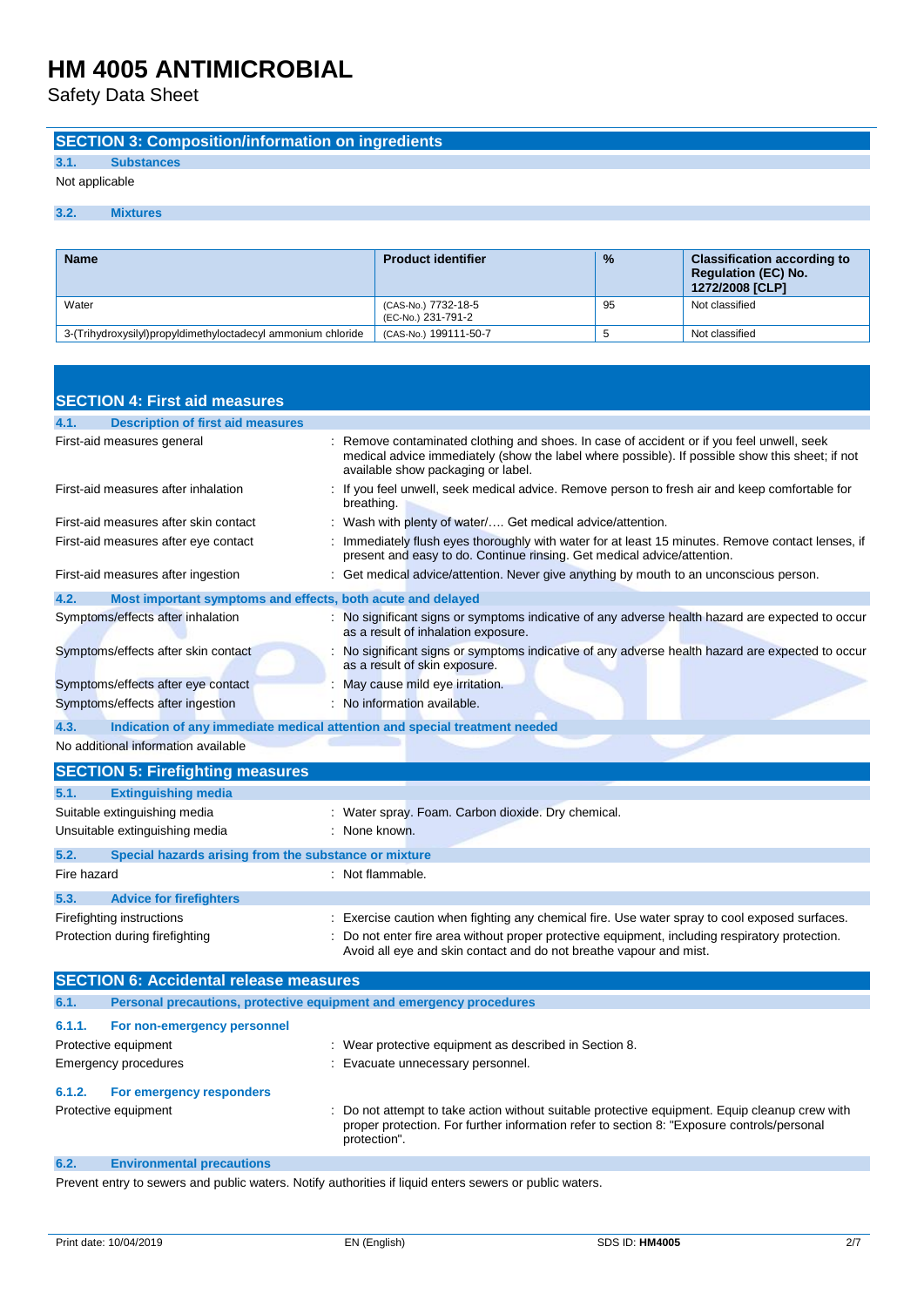Safety Data Sheet

| 6.3.<br>Methods and material for containment and cleaning up         |                                                                                                                                                                     |
|----------------------------------------------------------------------|---------------------------------------------------------------------------------------------------------------------------------------------------------------------|
| Methods for cleaning up                                              | : Clean up any spills as soon as possible, using an absorbent material to collect it. Keep in<br>suitable, closed containers for disposal.                          |
| <b>Reference to other sections</b><br>6.4.                           |                                                                                                                                                                     |
| See Heading 8. Exposure controls and personal protection.            |                                                                                                                                                                     |
| <b>SECTION 7: Handling and storage</b>                               |                                                                                                                                                                     |
| <b>Precautions for safe handling</b><br>7.1.                         |                                                                                                                                                                     |
| Precautions for safe handling                                        | : Use personal protective equipment as required.                                                                                                                    |
| Hygiene measures                                                     | : Wash contaminated clothing before reuse. Wash hands and other exposed areas with mild<br>soap and water before eating, drinking or smoking and when leaving work. |
| Conditions for safe storage, including any incompatibilities<br>7.2. |                                                                                                                                                                     |
| Storage conditions                                                   | : Keep container tightly closed. Store at ambient temperature of 25° C.                                                                                             |
| Incompatible materials                                               | : Oxidizing agent.                                                                                                                                                  |
| Storage area                                                         | The liquid may freeze if stored outside. Store away from heat.                                                                                                      |
| <b>Specific end use(s)</b><br>7.3.                                   |                                                                                                                                                                     |
| No additional information available                                  |                                                                                                                                                                     |
| <b>SECTION 8: Exposure controls/personal protection</b>              |                                                                                                                                                                     |
| <b>Control parameters</b><br>8.1.                                    |                                                                                                                                                                     |
| No additional information available                                  |                                                                                                                                                                     |
| 8.2.<br><b>Exposure controls</b>                                     |                                                                                                                                                                     |
| Appropriate engineering controls:                                    |                                                                                                                                                                     |
| Provide local exhaust or general room ventilation.                   |                                                                                                                                                                     |
| Personal protective equipment:                                       |                                                                                                                                                                     |
| exposure.                                                            | Avoid all unnecessary exposure. Emergency eye wash fountains and safety showers should be available in the immediate vicinity of any potential                      |
| <b>Hand protection:</b>                                              |                                                                                                                                                                     |
| Neoprene or nitrile rubber gloves                                    |                                                                                                                                                                     |
| Eye protection:                                                      |                                                                                                                                                                     |
|                                                                      |                                                                                                                                                                     |
| Chemical goggles or safety glasses                                   |                                                                                                                                                                     |
| Skin and body protection:                                            |                                                                                                                                                                     |
| Wear suitable protective clothing                                    |                                                                                                                                                                     |
| <b>Respiratory protection:</b>                                       |                                                                                                                                                                     |
|                                                                      | Where exposure through inhalation may occur from use, respiratory protection equipment is recommended. N95 particulate respirator                                   |
| <b>SECTION 9: Physical and chemical properties</b>                   |                                                                                                                                                                     |
| Information on basic physical and chemical properties<br>9.1.        |                                                                                                                                                                     |
| Physical state                                                       | : Liquid                                                                                                                                                            |
| Appearance<br>Colour                                                 | : Clear liquid.<br>Colourless.                                                                                                                                      |
| Odour                                                                | None.                                                                                                                                                               |
| Odour threshold                                                      | : No data available                                                                                                                                                 |
| Refractive index                                                     | No additional information available                                                                                                                                 |
| pН                                                                   | $2 - 4$                                                                                                                                                             |
| Relative evaporation rate (butylacetate=1)                           | : No data available                                                                                                                                                 |
| Melting point                                                        | No data available                                                                                                                                                   |
| Freezing point                                                       | : No data available                                                                                                                                                 |
| Boiling point                                                        | : No data available                                                                                                                                                 |
| Flash point                                                          | : > 200 °F                                                                                                                                                          |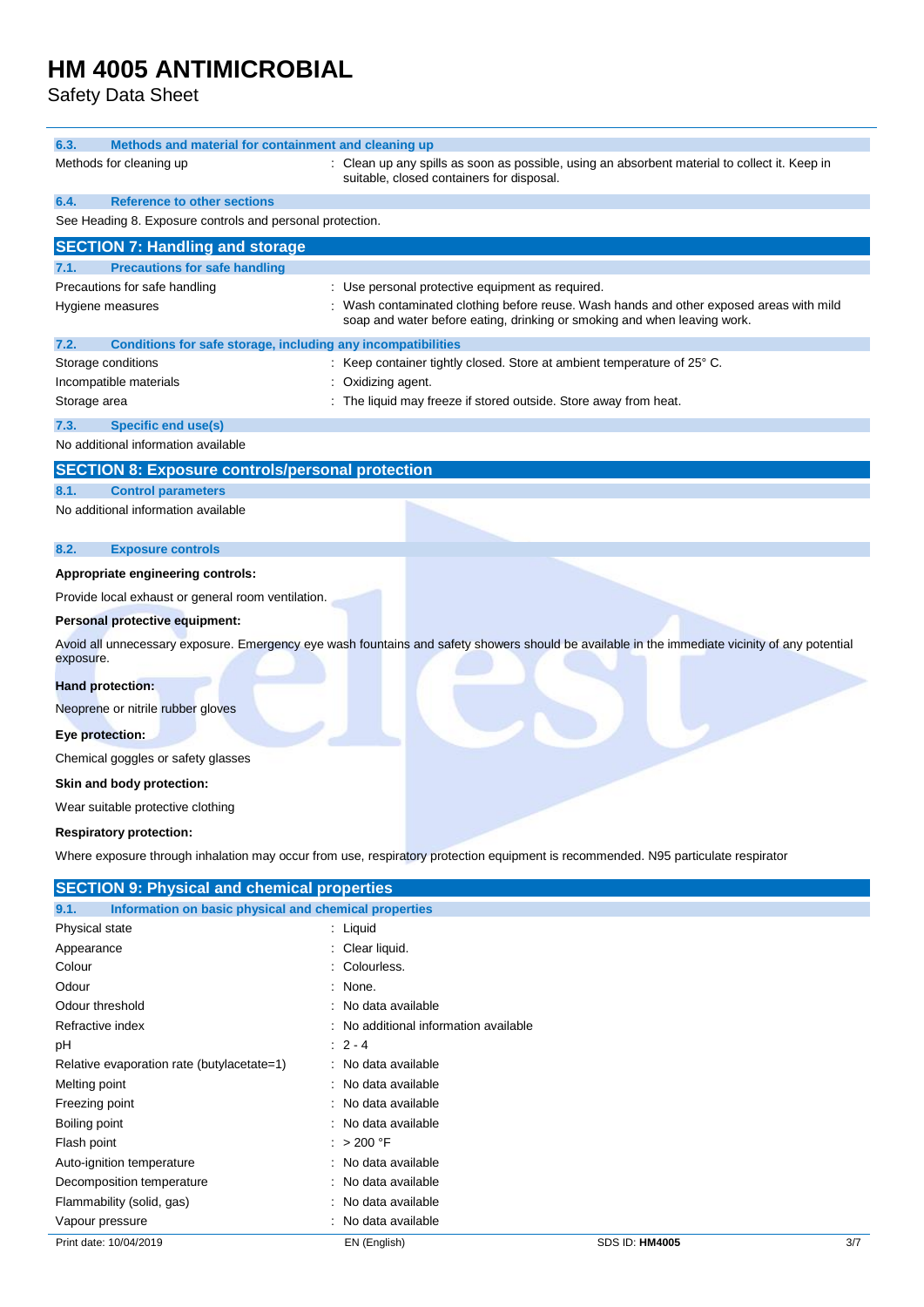Safety Data Sheet

j.

| Relative vapour density at 20 °C                                           | : No data available                                         |                                                                                                |
|----------------------------------------------------------------------------|-------------------------------------------------------------|------------------------------------------------------------------------------------------------|
| Relative density                                                           | : 1.02                                                      |                                                                                                |
| % Volatiles                                                                | $: 0\%$                                                     |                                                                                                |
| Solubility                                                                 | No data available                                           |                                                                                                |
| Log Pow                                                                    | No data available                                           |                                                                                                |
| Log Kow                                                                    | No data available                                           |                                                                                                |
| Viscosity, kinematic                                                       | No data available                                           |                                                                                                |
| Viscosity, dynamic                                                         | No data available                                           |                                                                                                |
| <b>Explosive properties</b>                                                | No data available                                           |                                                                                                |
| Oxidising properties                                                       | No data available                                           |                                                                                                |
| <b>Explosive limits</b>                                                    | No data available                                           |                                                                                                |
| <b>Other information</b><br>9.2.                                           |                                                             |                                                                                                |
| No additional information available                                        |                                                             |                                                                                                |
|                                                                            |                                                             |                                                                                                |
| <b>SECTION 10: Stability and reactivity</b>                                |                                                             |                                                                                                |
| 10.1.<br><b>Reactivity</b>                                                 |                                                             |                                                                                                |
| No additional information available                                        |                                                             |                                                                                                |
| 10.2.<br><b>Chemical stability</b>                                         |                                                             |                                                                                                |
| Stable.                                                                    |                                                             |                                                                                                |
| 10.3.<br><b>Possibility of hazardous reactions</b>                         |                                                             |                                                                                                |
| No additional information available                                        |                                                             |                                                                                                |
|                                                                            |                                                             |                                                                                                |
| 10.4.<br><b>Conditions to avoid</b><br>No additional information available |                                                             |                                                                                                |
|                                                                            |                                                             |                                                                                                |
|                                                                            |                                                             |                                                                                                |
| 10.5.<br><b>Incompatible materials</b>                                     |                                                             |                                                                                                |
| Oxidizing agent.                                                           |                                                             |                                                                                                |
| <b>Hazardous decomposition products</b><br>10.6.                           |                                                             |                                                                                                |
| Organic acid vapors. Silicon dioxide.                                      |                                                             |                                                                                                |
|                                                                            |                                                             |                                                                                                |
| <b>SECTION 11: Toxicological information</b>                               |                                                             |                                                                                                |
| Information on toxicological effects<br>11.1.                              |                                                             |                                                                                                |
| <b>Acute toxicity</b>                                                      | Not classified                                              |                                                                                                |
| Water (7732-18-5)                                                          |                                                             |                                                                                                |
| LD50 oral rat                                                              |                                                             | > 90 ml/kg                                                                                     |
| 3-(Trihydroxysilyl)propyldimethyloctadecyl ammonium chloride (199111-50-7) |                                                             |                                                                                                |
| LD50 oral rat                                                              |                                                             | $> 5000$ mg/kg                                                                                 |
| LD50 dermal rabbit                                                         |                                                             | > 5050 mg/kg                                                                                   |
| LC50 inhalation rat (mg/l)                                                 |                                                             | $> 2.19$ mg/l                                                                                  |
| Skin corrosion/irritation                                                  | : Not classified                                            |                                                                                                |
|                                                                            | pH: 2 - 4                                                   |                                                                                                |
| Serious eye damage/irritation                                              | Not classified                                              |                                                                                                |
|                                                                            | pH: 2 - 4                                                   |                                                                                                |
| Respiratory or skin sensitisation                                          | Not classified                                              |                                                                                                |
| Germ cell mutagenicity                                                     | Not classified                                              |                                                                                                |
| Carcinogenicity                                                            | Not classified                                              |                                                                                                |
| Reproductive toxicity                                                      | Not classified                                              |                                                                                                |
| STOT-single exposure                                                       | Not classified                                              |                                                                                                |
|                                                                            |                                                             |                                                                                                |
| STOT-repeated exposure                                                     | Not classified                                              |                                                                                                |
| Aspiration hazard                                                          | Not classified                                              |                                                                                                |
| Symptoms/effects after inhalation                                          | as a result of inhalation exposure.                         | No significant signs or symptoms indicative of any adverse health hazard are expected to occur |
| Symptoms/effects after skin contact                                        | as a result of skin exposure.                               | No significant signs or symptoms indicative of any adverse health hazard are expected to occur |
| Symptoms/effects after eye contact<br>Symptoms/effects after ingestion     | May cause mild eye irritation.<br>No information available. |                                                                                                |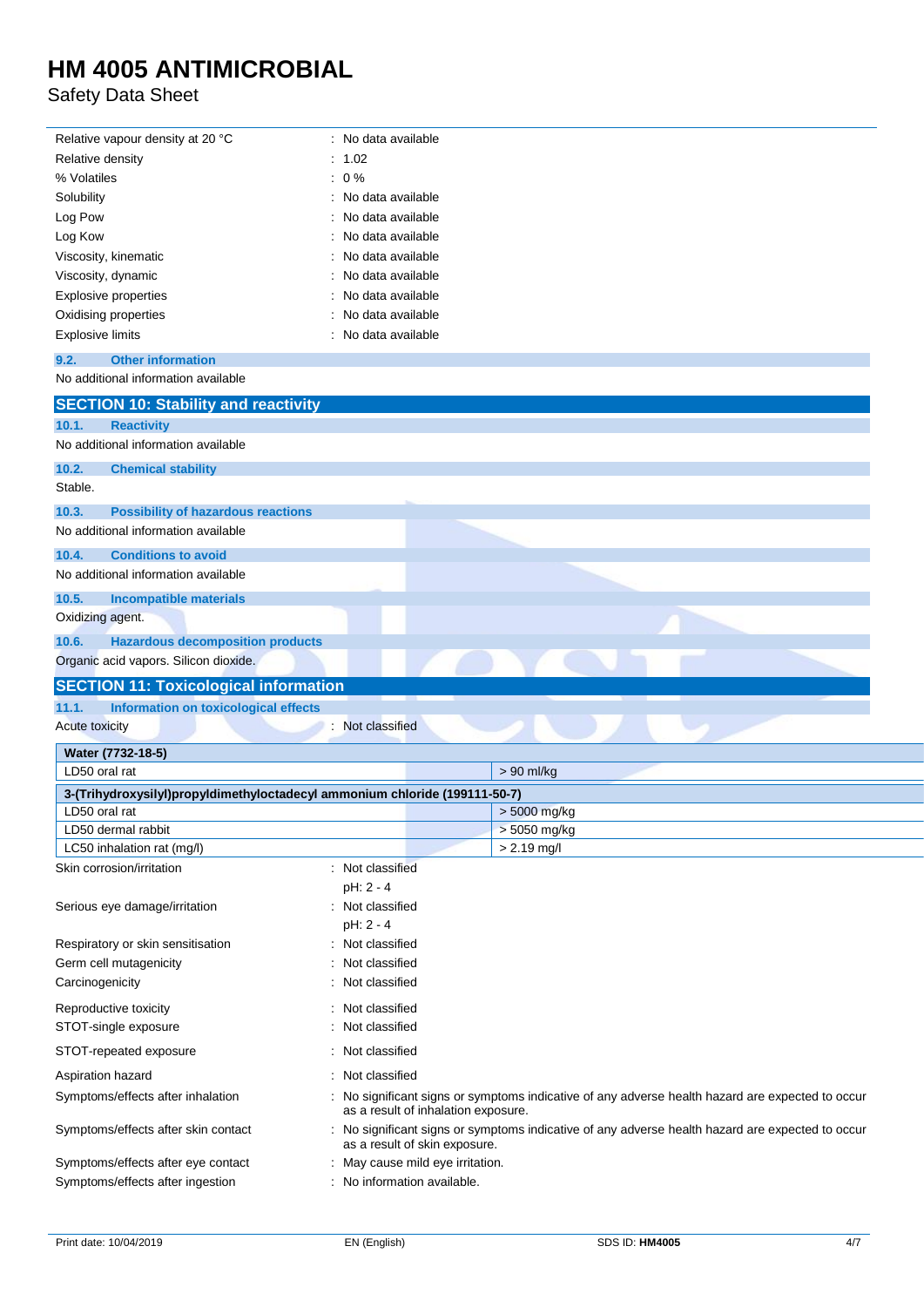Safety Data Sheet

| <b>SECTION 12: Ecological information</b>             |                                                                                                                                                                                                    |
|-------------------------------------------------------|----------------------------------------------------------------------------------------------------------------------------------------------------------------------------------------------------|
| 12.1.<br><b>Toxicity</b>                              |                                                                                                                                                                                                    |
| Acute aquatic toxicity                                | : Not classified                                                                                                                                                                                   |
| Chronic aquatic toxicity                              | Not classified                                                                                                                                                                                     |
| 12.2.<br><b>Persistence and degradability</b>         |                                                                                                                                                                                                    |
| No additional information available                   |                                                                                                                                                                                                    |
| 12.3.<br><b>Bioaccumulative potential</b>             |                                                                                                                                                                                                    |
| No additional information available                   |                                                                                                                                                                                                    |
| 12.4.<br><b>Mobility in soil</b>                      |                                                                                                                                                                                                    |
| No additional information available                   |                                                                                                                                                                                                    |
| 12.5.<br><b>Results of PBT and vPvB assessment</b>    |                                                                                                                                                                                                    |
| No additional information available                   |                                                                                                                                                                                                    |
| <b>Other adverse effects</b><br>12.6.                 |                                                                                                                                                                                                    |
| No additional information available                   |                                                                                                                                                                                                    |
| <b>SECTION 13: Disposal considerations</b>            |                                                                                                                                                                                                    |
| 13.1.<br><b>Waste treatment methods</b>               |                                                                                                                                                                                                    |
| Sewage disposal recommendations                       | : Do not dispose of waste into sewer.                                                                                                                                                              |
| Product/Packaging disposal recommendations            | Dispose in a safe manner in accordance with local/national regulations. Dispose of<br>contents/container to licensed waste disposal facility.                                                      |
| Additional information                                | Improper disposal of pesticides or pesticide residues is a violation of US Federal law. Preferred<br>option for disposal of waste pesticides is incineration at a licensed and permitted facility. |
| Ecology - waste materials                             | Avoid release to the environment.                                                                                                                                                                  |
| <b>SECTION 14: Transport information</b>              |                                                                                                                                                                                                    |
| 14.1.<br><b>UN number</b>                             |                                                                                                                                                                                                    |
| In accordance with ADR / RID / IMDG / IATA / ADN      |                                                                                                                                                                                                    |
| 14.1.<br><b>UN number</b>                             |                                                                                                                                                                                                    |
| UN-No. (ADR)                                          | : Not applicable                                                                                                                                                                                   |
| UN-No. (IMDG)                                         | Not applicable                                                                                                                                                                                     |
| UN-No. (IATA)                                         | : Not applicable                                                                                                                                                                                   |
| UN-No. (ADN)<br>UN-No. (RID)                          | Not applicable<br>: Not applicable                                                                                                                                                                 |
| 14.2.                                                 |                                                                                                                                                                                                    |
| UN proper shipping name<br>Proper Shipping Name (ADR) | : Not applicable                                                                                                                                                                                   |
| Proper Shipping Name (IMDG)                           | : Not applicable                                                                                                                                                                                   |
| Proper Shipping Name (IATA)                           | Not applicable                                                                                                                                                                                     |
| Proper Shipping Name (ADN)                            | : Not applicable                                                                                                                                                                                   |
| Proper Shipping Name (RID)                            | : Not applicable                                                                                                                                                                                   |
| 14.3.<br><b>Transport hazard class(es)</b>            |                                                                                                                                                                                                    |
| <b>ADR</b>                                            |                                                                                                                                                                                                    |
| Transport hazard class(es) (ADR)                      | : Not applicable                                                                                                                                                                                   |
|                                                       |                                                                                                                                                                                                    |
| <b>IMDG</b><br>Transport hazard class(es) (IMDG)      | : Not applicable                                                                                                                                                                                   |
|                                                       |                                                                                                                                                                                                    |
| <b>IATA</b>                                           |                                                                                                                                                                                                    |
| Transport hazard class(es) (IATA)                     | : Not applicable                                                                                                                                                                                   |
|                                                       |                                                                                                                                                                                                    |
| <b>ADN</b>                                            |                                                                                                                                                                                                    |
| Transport hazard class(es) (ADN)                      | : Not applicable                                                                                                                                                                                   |
| <b>RID</b>                                            |                                                                                                                                                                                                    |
| Transport hazard class(es) (RID)                      | : Not applicable                                                                                                                                                                                   |
|                                                       |                                                                                                                                                                                                    |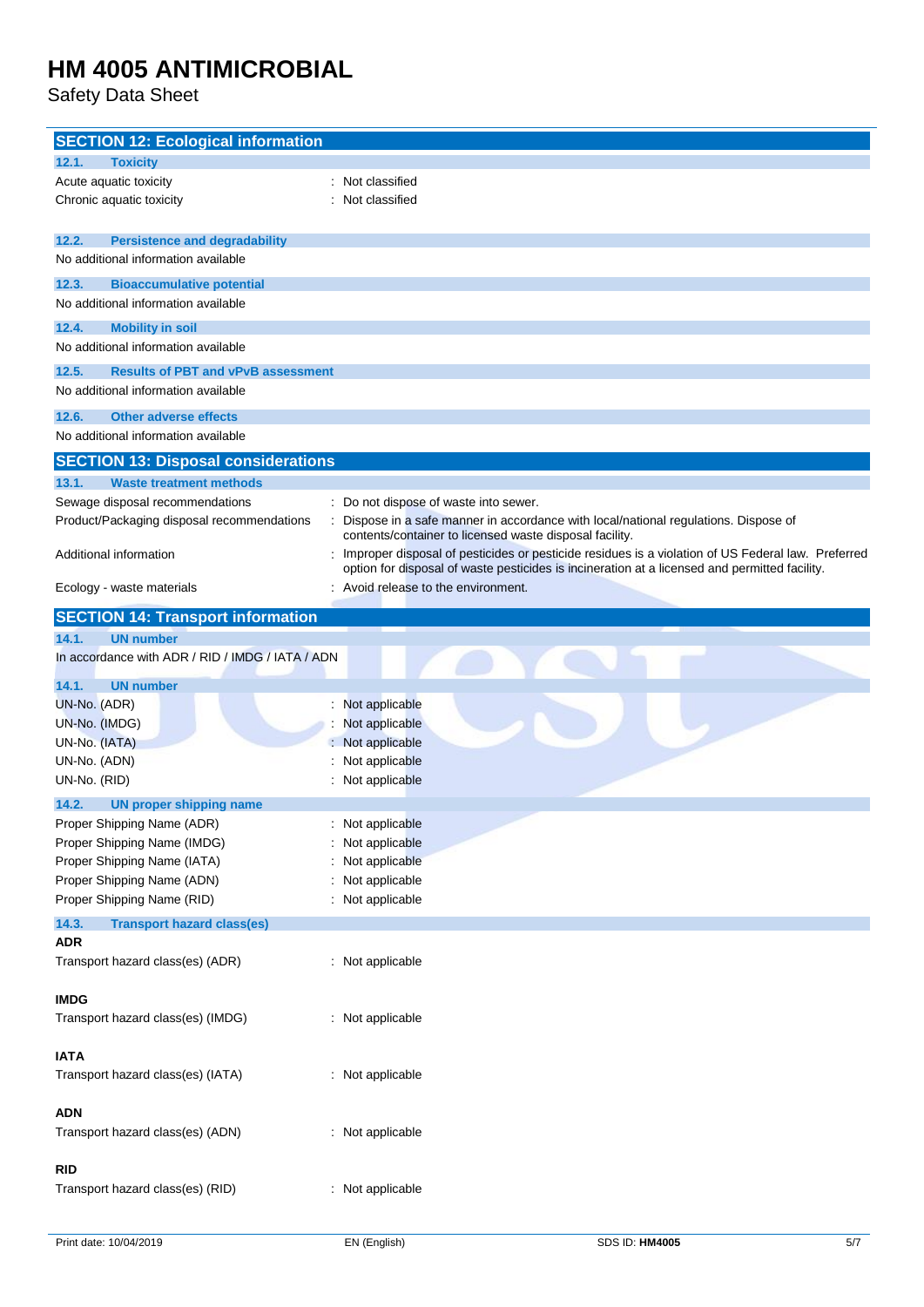Safety Data Sheet

| 14.4.<br><b>Packing group</b>                                                      |                                                                                                                                                  |
|------------------------------------------------------------------------------------|--------------------------------------------------------------------------------------------------------------------------------------------------|
| Packing group (ADR)                                                                | : Not applicable                                                                                                                                 |
| Packing group (IMDG)                                                               | Not applicable                                                                                                                                   |
| Packing group (IATA)                                                               | Not applicable                                                                                                                                   |
| Packing group (ADN)                                                                | Not applicable                                                                                                                                   |
| Packing group (RID)                                                                | : Not applicable                                                                                                                                 |
| 14.5.<br><b>Environmental hazards</b>                                              |                                                                                                                                                  |
| Dangerous for the environment                                                      | : No                                                                                                                                             |
|                                                                                    |                                                                                                                                                  |
| Marine pollutant                                                                   | : No                                                                                                                                             |
| Other information                                                                  | No supplementary information available                                                                                                           |
| 14.6.<br><b>Special precautions for user</b>                                       |                                                                                                                                                  |
| - Overland transport                                                               |                                                                                                                                                  |
| No data available                                                                  |                                                                                                                                                  |
|                                                                                    |                                                                                                                                                  |
| - Transport by sea                                                                 |                                                                                                                                                  |
| No data available                                                                  |                                                                                                                                                  |
| - Air transport                                                                    |                                                                                                                                                  |
| No data available                                                                  |                                                                                                                                                  |
|                                                                                    |                                                                                                                                                  |
| - Inland waterway transport                                                        |                                                                                                                                                  |
| No data available                                                                  |                                                                                                                                                  |
| - Rail transport                                                                   |                                                                                                                                                  |
| No data available                                                                  |                                                                                                                                                  |
|                                                                                    |                                                                                                                                                  |
| 14.7.<br>Transport in bulk according to Annex II of Marpol and the IBC Code        |                                                                                                                                                  |
|                                                                                    |                                                                                                                                                  |
| Not applicable                                                                     |                                                                                                                                                  |
| <b>SECTION 15: Regulatory information</b>                                          |                                                                                                                                                  |
| 15.1.                                                                              | Safety, health and environmental regulations/legislation specific for the substance or mixture                                                   |
|                                                                                    |                                                                                                                                                  |
| 15.1.1.<br><b>EU-Regulations</b>                                                   |                                                                                                                                                  |
| Contains no REACH substances with Annex XVII restrictions                          |                                                                                                                                                  |
| Contains no substance on the REACH candidate list                                  |                                                                                                                                                  |
| Contains no REACH Annex XIV substances                                             |                                                                                                                                                  |
|                                                                                    | Contains no substance subject to REGULATION (EU) No 649/2012 OF THE EUROPEAN PARLIAMENT AND OF THE COUNCIL of 4 July 2012                        |
| concerning the export and import of hazardous chemicals.                           |                                                                                                                                                  |
|                                                                                    | Substance(s) are not subject to Regulation (EC) No 850/2004 of the European Parliament and of the Council of 29 April 2004 on persistent organic |
| pollutants and amending Directive 79/117/EEC.                                      |                                                                                                                                                  |
| Contains no REACH Annex XIV substances                                             |                                                                                                                                                  |
|                                                                                    |                                                                                                                                                  |
| % Volatiles                                                                        | $: 0\%$                                                                                                                                          |
|                                                                                    |                                                                                                                                                  |
| 15.1.2.<br><b>National regulations</b>                                             |                                                                                                                                                  |
| Germany                                                                            |                                                                                                                                                  |
|                                                                                    |                                                                                                                                                  |
| 12th Ordinance Implementing the Federal<br>Immission Control Act - 12. BlmSchV     | : Is not subject of the 12. BlmSchV (Hazardous Incident Ordinance)                                                                               |
|                                                                                    |                                                                                                                                                  |
| <b>Netherlands</b>                                                                 |                                                                                                                                                  |
| SZW-lijst van kankerverwekkende stoffen                                            | : None of the components are listed                                                                                                              |
| SZW-lijst van mutagene stoffen                                                     | : None of the components are listed                                                                                                              |
| NIET-limitatieve lijst van voor de voortplanting                                   | : None of the components are listed                                                                                                              |
| giftige stoffen - Borstvoeding<br>NIET-limitatieve lijst van voor de voortplanting | : None of the components are listed                                                                                                              |
| giftige stoffen - Vruchtbaarheid                                                   |                                                                                                                                                  |

| 15.2. | <b>Chemical safety assessment</b>   |  |
|-------|-------------------------------------|--|
|       | No additional information available |  |

giftige stoffen – Ontwikkeling